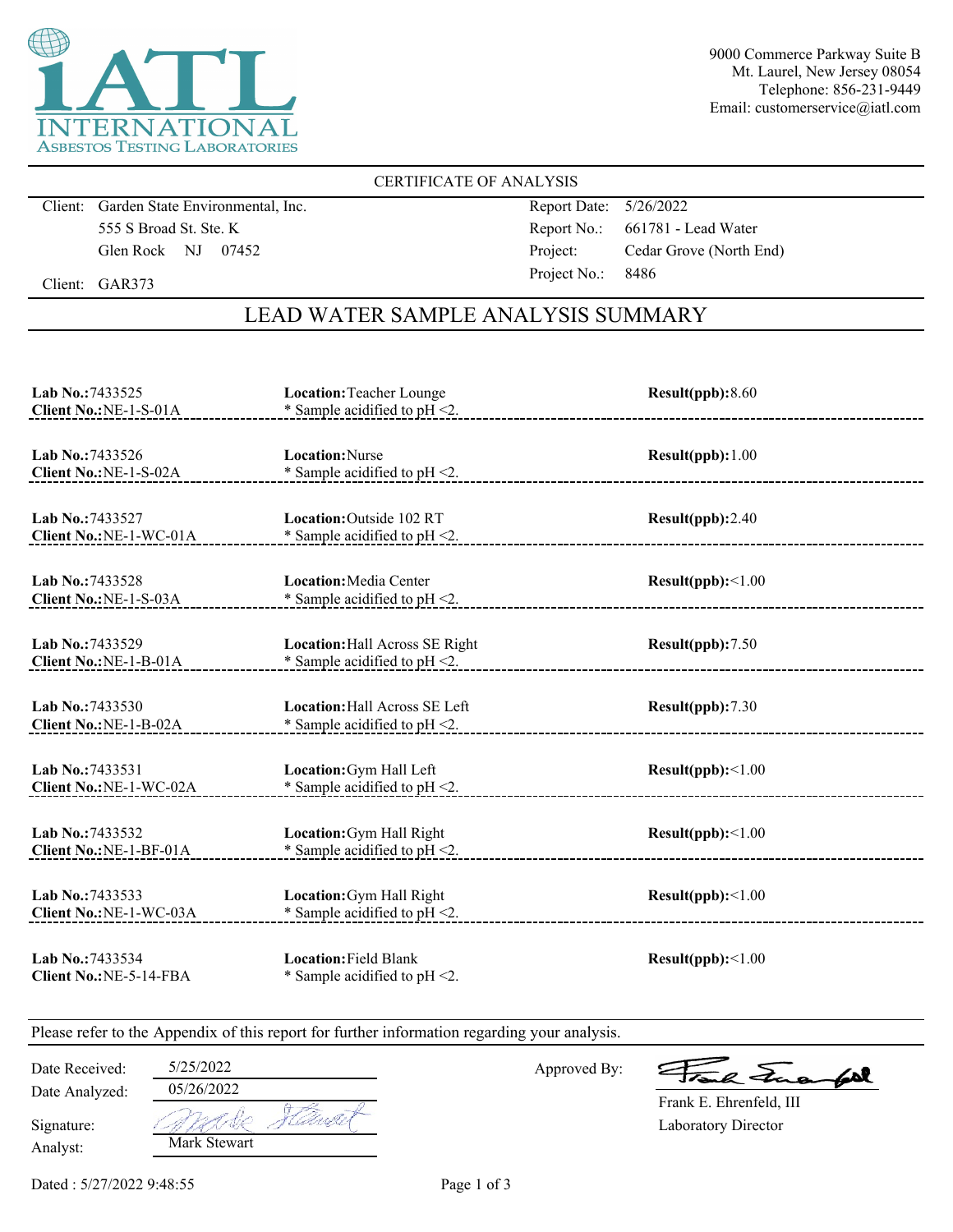

9000 Commerce Parkway Suite B Mt. Laurel, New Jersey 08054 Telephone: 856-231-9449 Email: customerservice@iatl.com

#### CERTIFICATE OF ANALYSIS

Client: Garden State Environmental, Inc. 555 S Broad St. Ste. K Glen Rock NJ 07452

Client: GAR373

Report Date: 5/26/2022 Report No.: 661781 - Lead Water Project: Cedar Grove (North End) Project No.: 8486

# Appendix to Analytical Report:

**Customer Contact:** Send ALL Lab Reports **Analysis:** AAS-GF - ASTM D3559-08D

This appendix seeks to promote greater understanding of any observations, exceptions, special instructions, or circumstances that the laboratory needs to communicate to the client concerning the above samples. The information below is used to help promote your ability to make the most informed decisions for you and your customers. Please note the following points of contact for any questions you may have.

**iATL Customer Service:** customerservice@iatl.com **iATL OfficeManager:** ?wchampion@iatl.com **iATL Account Representative:** Kelly Klippel **Sample Login Notes:** See Batch Sheet Attached **Sample Matrix:** Water **Exceptions Noted:** See Following Pages

#### **General Terms, Warrants, Limits, Qualifiers:**

General information about iATL capabilities and client/laboratory relationships and responsibilities are spelled out in iATL policies that are listed at www.iATL.com and in our Quality Assurance Manual per ISO 17025 standard requirements. The information therein is a representation of iATL definitions and policies for turnaround times, sample submittal, collection media, blank definitions, quantification issues and limit of detection, analytical methods and procedures, sub-contracting policies, results reporting options, fees, terms, and discounts, confidentiality, sample archival and disposal, and data interpretation.

iATL warrants the test results to be of a precision normal for the type and methodology employed for each sample submitted. iATL disclaims any other warrants, expressed or implied, including warranty of fitness for a particular purpose and warranty of merchantability. iATL accepts no legal responsibility for the purpose for which the client uses test results. Any analytical work performed must be governed by our Standard Terms and Conditions. Prices, methods and detection limits may be changed without notification. Please contact your Customer Service Representative for the most current information.

This confidential report relates only to those item(s) tested and does not represent an endorsement by NIST-NVLAP, AIHA LAP LLC, or any agency of local, state or province governments nor of any agency of the U.S. government.

This report shall not be reproduced except in full, without written approval of the laboratory.

#### **Information Pertinent to this Report:**

Analysis by AAS Graphite Furnace: - ASTM D3559-08D Certification: - NYS-DOH No. 11021 - NJDEP No. 03863

#### **Note: These methods are analytically equivalent to iATL's accredited method;**

- USEPA 40CFR 141.11B

- USEPA 200.9 Pb, AAS-GF, RL <2 ppb/sample

- USEPA SW 846-7421 - Pb(AAS-GF, RL <2 ppb/sample)

Regulatory limit for lead in drinking water is 15.0 parts per billion as cited in EPA 40 CFR 141.11 National Primary Drinking Water Regulations, Subpart B: Maximum contaminant levels for inorganic chemicals.

All results are based on the samples as received at the lab. iATL assumes that appropriate sampling methods have been used and that the data upon which these results are based have been accurately supplied by the client.

Sample results are not corrected for contamination by field or analytical blanks.

 $PPB =$  Parts per billion. 1  $\mu g/L = 1$  ppb MDL = 0.24 PPB Reporting Limit (RL) = 1.0 PPB